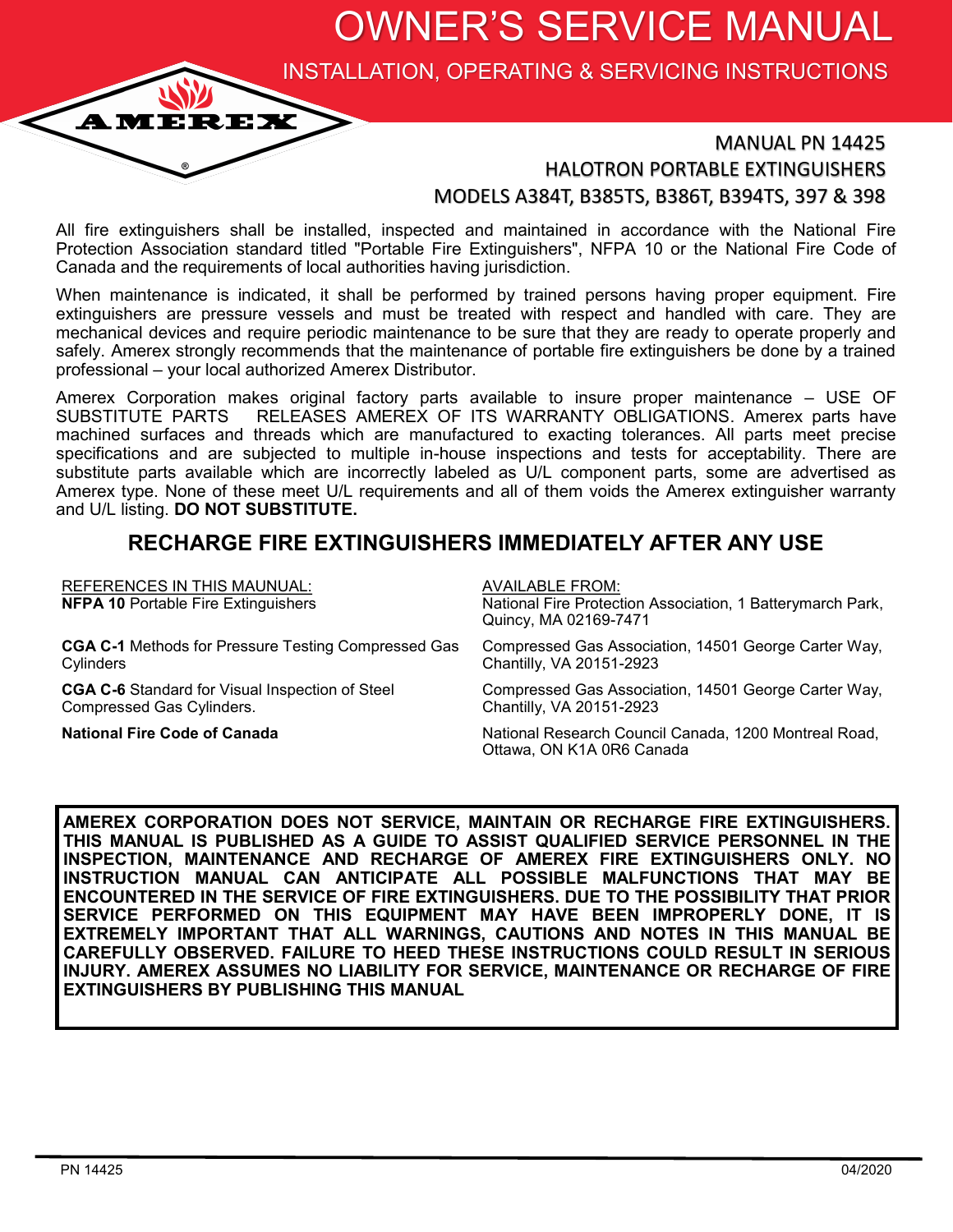## **INTRODUCTION**

This manual covers specific instructions for the Amerex Halotron I hand portable extinguishers. Special maintenance and recharge instructions contained in this manual apply to these extinguishers only. Halotron I "Clean Agent" extinguishers are designed for Class A, B, and C hazards formerly protected with Halon 1211 extinguishers. They contain dichlorotrifluoroethane (R-123), which is designated for streaming fire extinguisher applications. Halotron I is listed in the U.S. Environmental Protection Agency (EPA) "Significant New Alternative Policy" (SNAP) as acceptable for nonresidential applications. Halotron I has acceptable toxicity and cardiac sensitization levels for use in occupied spaces when used according to the instructions on the nameplate and rules of the EPA SNAP Program.

# **PHYSICAL PROPERTIES OF HALOTRON I**

| <b>Primary Component</b>                      | Dichlorotrifluoroethane (R-123) or (HCFC-123)         |
|-----------------------------------------------|-------------------------------------------------------|
| <b>Boiling Point</b>                          | 80.6°F [27°C]                                         |
| <b>Liquid Density</b>                         | 92.3 lb./ft <sup>3</sup> (1.48 kg / liter)            |
| <b>Gas Density</b>                            | 0.385 lb./ft <sup>3</sup> (6.17 kg / m <sup>3</sup> ) |
| Molecular Weight                              | 150.68                                                |
| <b>Physical State</b>                         | <b>Pressurized Liquid</b>                             |
| Vapor Pressure @ 68°F [20°C] (liquid alone)   | 11.2 psi [77 kPa]                                     |
| Pressure of mixture in Container @ 68°F [20°] | 95 psi in bulk container                              |

## **INSTALLATION**

THIS MANUAL SHALL BE CAREFULLY STUDIED BY ALL WHO MIGHT USE OR SERVICE THE EXTINGUISHER. STORE IT IN A CONVENIENT PLACE FOR EASY REFERENCE.

Your layout and particular hazards dictate the placement of fire extinguishers. NFPA 10 recommends that hand portable extinguishers with a gross weight less than 40 lbs. be hung with the top of the extinguisher **not more** than 5 ft. (1.53 m) above the floor. Extinguishers having a gross weight greater than 40 lbs. (18.14 kg) shall be installed so that the top of the extinguisher is **not more** than 3 ½ ft. (1.07 m) above the floor. All extinguishers shall be in an accessible location and near an exit. **Never install the extinguisher in a location where a potential hazard would prevent easy access.**

The operational temperature range is -40°F to +120°F (-40°C to +60°C). The extinguisher must be protected if temperatures outside of these ranges are anticipated. Never throw an extinguisher into a fire because rapid heat buildup could cause pressure expansion and exceed the limitations of the cylinder.

## **MOUNTING INSTRUCTIONS**

Your extinguisher shall be mounted in a clean, dry area accessible to the fire hazards and preferably near an exit. Hang it so that the top is from 3½ to 5 feet above the floor and out of the reach of small children. Use the mounting bracket furnished with the extinguisher. Fasten to a solid surface using strong screws or fasteners (not included). Follow the Mounting Instructions below.

## **MOUNTING INSTRUCTIONS**

U/L specifies that the hanging device must withstand a vertical force of five times the weight of the charged extinguisher but not less than 100 pounds. The extinguisher bracket shall be mounted as follows:

WALLS WHERE 2 X 4 STUDS CAN BE FOUND Mount wall hanger bracket securely to stud using two No. 10 x 1¼ inch long wood screws through the diagonal smaller holes in the bracket.

SHEET ROCK - Mount a 34 inch thick board to wall using 3/16 inch toggle bolts. Board shall extend a minimum of two inches beyond all sides of the extinguisher profile (excluding hose and wand). Mount hanger racket to board using two No. 10 x 1 inch long wood screws as above.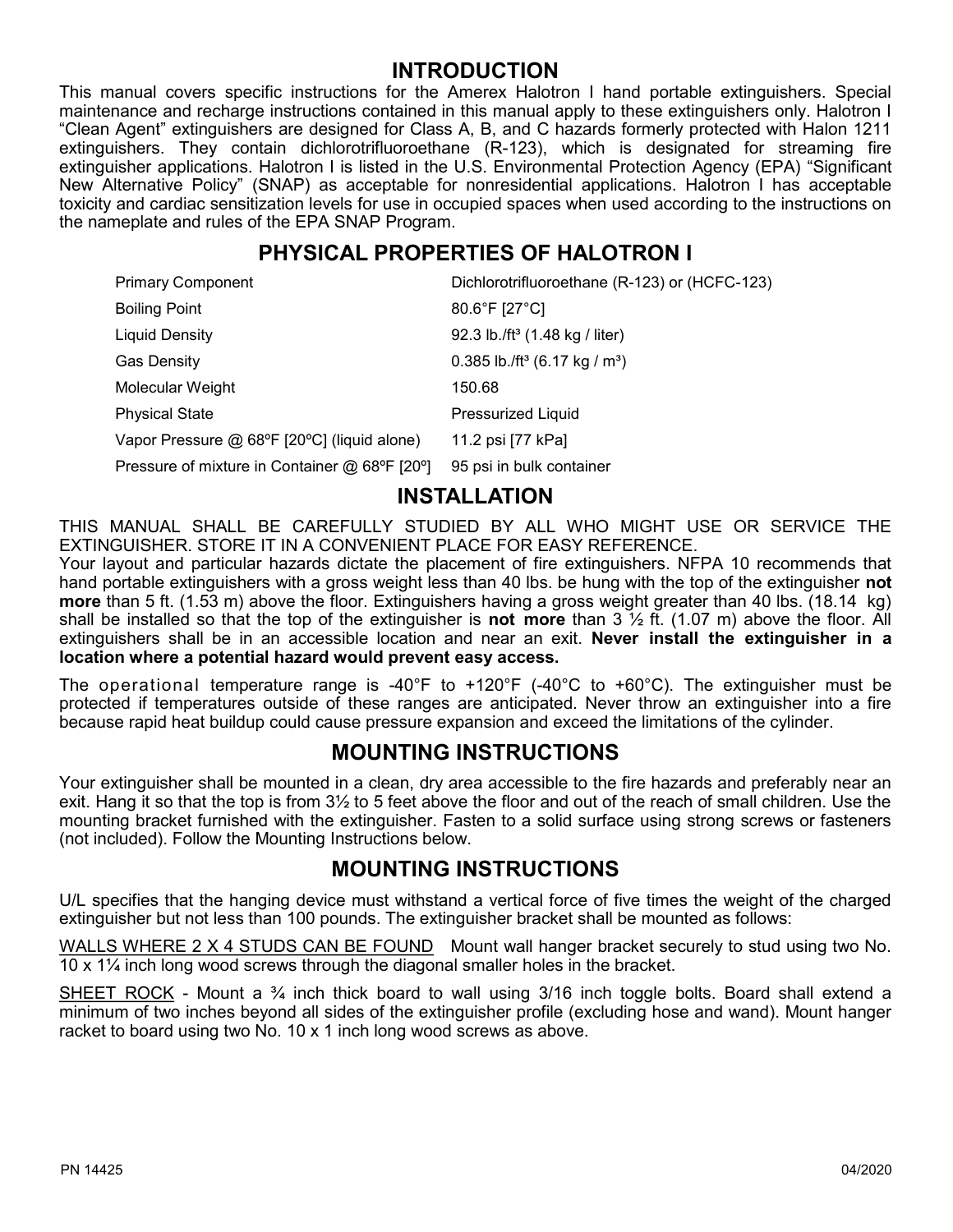CINDER BLOCK OR CEMENT - Mount wall hanger bracket using one  $\frac{1}{4}$  inch toggle bolt or masonry lead screw expansion anchor through center hole in wall bracket.

CONCRETE OR TILE WALLS - Mount wall hanger bracket using one  $\mathcal{V}_4$  inch masonry lead screw expansion anchor through center hole in wall bracket. FOR TILE WALLS – locate in joint.

STEEL POSTS OR BEAMS - Special tools and fasteners are required – have extinguisher mounted by a professional fire extinguisher service company.

### **OPERATION**

#### **WARNING: PERSONS EXPECTED TO USE THIS EXTINGUISHER SHALL BE MADE AWARE OF THE CONFINED SPACE LIMITATIONS AND TRAINED IN INITIATING ITS OPERATION AND PROPER FIRE FIGHTING TECHNIQUE. THE CONCENTRATED AGENT CAN PRODUCE TOXIC BY-PRODUCTS. AVOID INHALATION OF THESE MATERIALS BY EVACUATING THE CONFINED SPACE. DO NOT USE IN CONFINED SPACES SMALLER THAN THE MINIMUM STATED ON THE EXTINGUISHER LABEL.**

- 1. Remove extinguisher from wall hanger bracket.
- 2. Hold extinguisher upright, twist and pull ring pin.
- 3. Start back a minimum of 8 feet from the fire. Aim the nozzle at the base of the fire nearest you.
- 4. Keeping the extinguisher upright, squeeze the lever to discharge. Sweep the agent stream from side to side.
- 5. Evacuate and ventilate the area immediately after extinguishing the fire. The fumes and smoke from any fire may be hazardous and can be deadly.

#### **WARNING:SYMPTOMS OF OVER-EXPOSURE TO PURE Halotron I MAY CAUSE CENTRAL NERVOUS SYSTEM EFFECTS SUCH AS DIZZINESS, DROWSINESS, ANESTHESIA, OR UNCONSCIOUSNESS. PERSONS SUFFERING FROM OVER-EXPOSURE SHALL BE IMMEDIATELY REMOVED TO AREA WITH FRESH AIR. APPLY ARTIFICAL RESPIRATION IF NECESSARY. CONTACT A PHYSICIAN.**

## **INSPECTING THE EXTINGUISHER**

Extinguishers shall be INSPECTED when initially placed in service and at regular intervals (monthly or more often if circumstances dictate) to insure they are ready for use. Inspections may be accomplished manually or, in some cases, by electronic monitoring.

**INSPECTION NFPA 10** is a "quick check" that a fire extinguisher is available and is in operating condition. It is intended to give reasonable assurance that the fire extinguisher is fully changed. Inspections may be accomplished manually, or in some cases by electronic means.

## **PERIODIC INSPECTION PROCEDURES**

#### **(monthly or more often if circumstances dictate)**

This extinguisher shall be inspected at regular intervals (monthly or more often if circumstances dictate) to insure that it is ready for use.

A "quick check" shall be made of the extinguisher for the following:

- 1. Located in designated place.
- 2. No obstruction to access or visibility.
- 3. Operating instructions on nameplate legible and facing outward.
- 4. Tamper seal not broken or missing.
- 5. Determine fullness by weighing or "hefting".
- 6. Examination for obvious physical damage, corrosion, leakage, or clogged nozzle.
- 7. Pressure gauge reading in the operable range.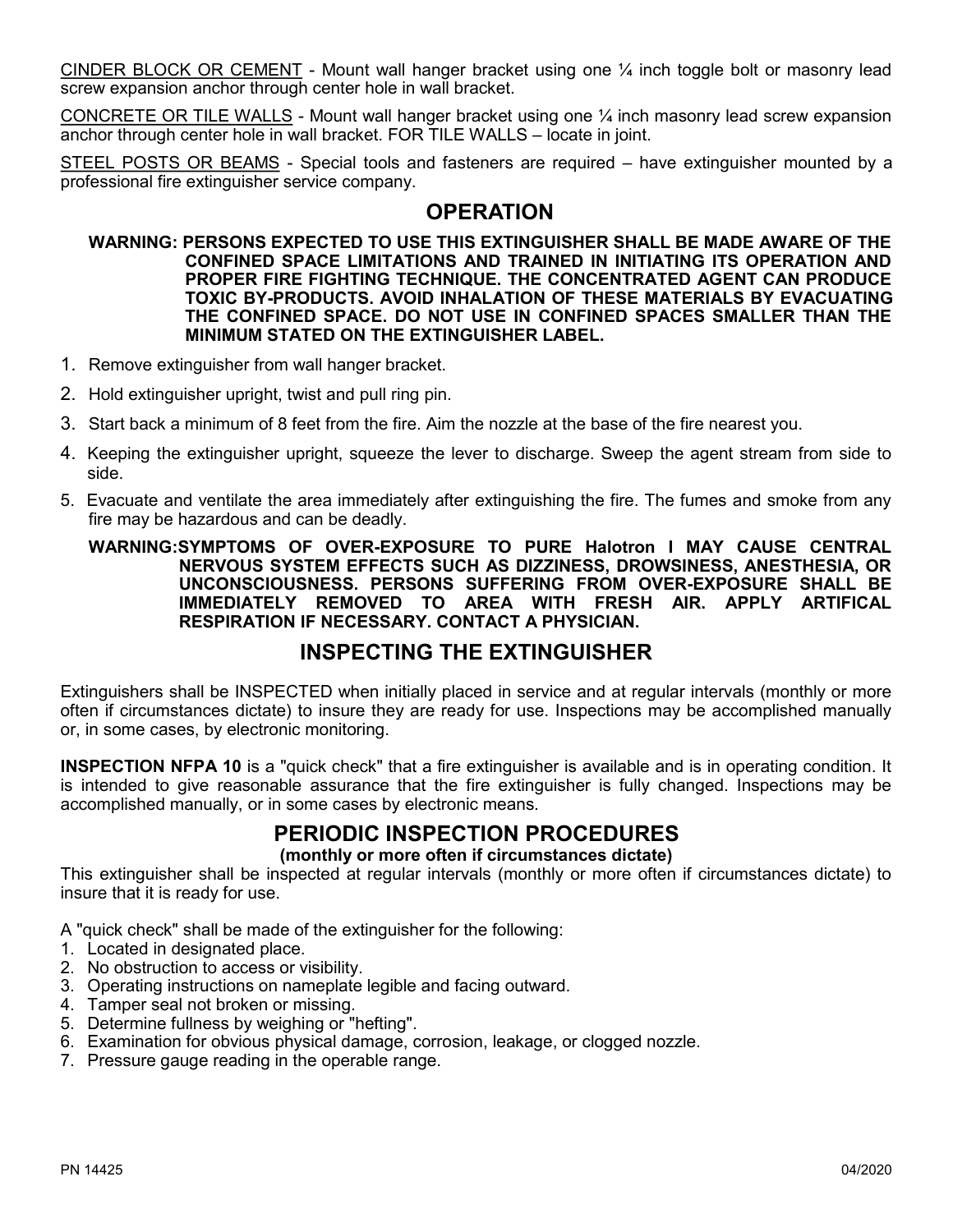### **MAINTENANCE**

Extinguishers shall be subjected to maintenance at intervals of not more than 1 year or when specifically indicated by an inspection or by electronic notification. Maintenance procedures include a thorough examination of the basic elements of a fire extinguisher:

- 1. Mechanical parts
- 2. Extinguishing agent of cartridge operated extinguishers, pump tanks and certain types of stored pressure extinguishers
- 3. Expelling means
	- **NOTE:** Stored pressure Halotron I extinguishers do not require an internal examination of the cylinder or examination of the agent during annual maintenance, but shall receive a thorough external examination.

**Maintenance NFPA 10** Maintenance is a thorough examination of the fire extinguisher. It is intended to give maximum assurance that a fire extinguisher will operate effectively and safely. It includes a thorough examination for physical damage or condition to prevent its operation and any necessary repair or replacement. It will normally reveal the need for hydrostatic testing.

# **MAINTENANCE/SERVICE PROCEDURE**

1. Clean extinguisher to remove dirt, grease or foreign material. Check to make sure that the instruction nameplate and UL manifest are securely fastened and legible. Inspect the cylinder for corrosion, abrasion, and dents or weld damage. If any of these conditions are found and you doubt the integrity of the cylinder, hydrostatically test to factory test pressure, using the proof pressure method in accordance with CGA C-1 and NFPA 10.

**NOTE:** When cleaning avoid use of solvents around the pressure gauge. They could seriously damage the plastic gauge face.

- 2. Inspect the extinguisher for damaged, missing or substitute parts. Only factory replacement parts are approved for use on Amerex fire extinguishers.
- 3. Weigh extinguisher and compare with weight printed in the Maintenance section on the nameplate. Recharge extinguisher if weight is not within indicated allowable tolerances.
- 4. Check the date of manufacture on the extinguisher nameplate. Cylinder must be hydrostatically (proof pressure) tested every 12 years to the test pressure indicated on the nameplate . Check the last date complete maintenance was performed. Per NFPA 10 these extinguishers shall be emptied and subject to complete maintenance every six years. All maintenance/service and recharge procedures shall be done at that time.
- 5. Visually inspect the pressure gauge:
	- a) If bent, damaged or improper gauge, depressurize and replace.
	- b) If pressure is low, check for leaks
	- c) If pressure is low or high and temperature/pressure relationship has been ruled out:
		- 1. Low pressure check for leaks. Follow procedure for reclaiming Halotron I agent, install necessary part(s) to repair leak and recharge according to instructions.
		- 2. High pressure (over pressurized or over charged) depressurize and recharge extinguisher following instructions in Recharge section.
- 6. Remove nozzle or hose and nozzle assembly and inspect for damage. Blow air through nozzle or hose and nozzle to insure that passage is clear of foreign material. Replace component parts with proper Amerex part as necessary.
- 7. Check pull pin for freedom of movement by breaking the tamper seal and removing the pin. Replace the pull pin if bent or if removal is difficult.
- 8. Inspect discharge lever for dirt or corrosion that might impair freedom of movement. Inspect carrying handle for proper installation. If lever, handle or rivets are damaged or distorted, replace with proper Amerex part(s).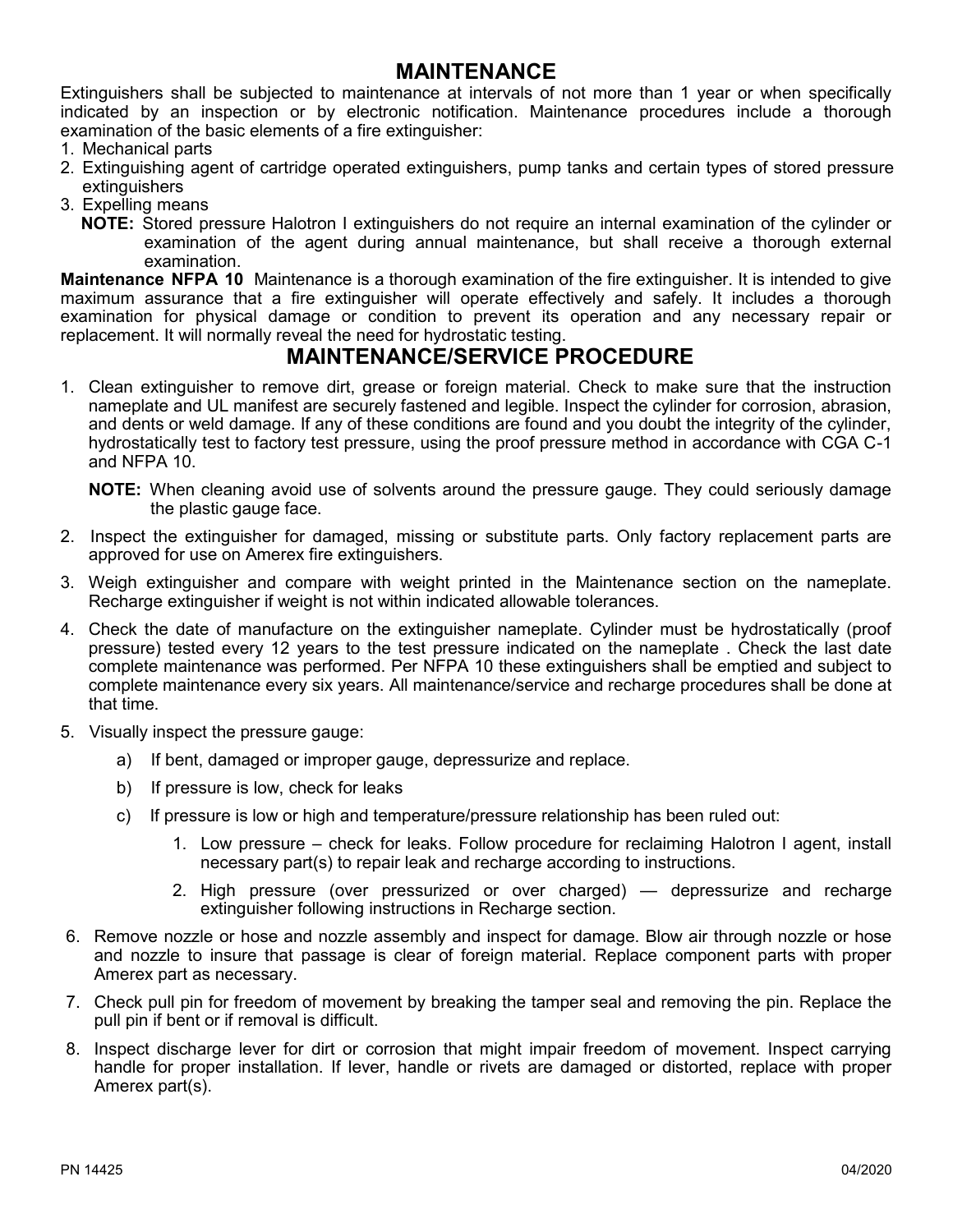- 9. Inspect valve assembly for corrosion or damage to hose thread connection. Replace valve assembly or component parts as necessary following the proper depressurization and recharge procedures. If valve removal is necessary complete all steps in the Recharge Procedure.
- 10. Install nozzle or hose and nozzle assembly.
- 11. Install new tamper seal and record service data on the extinguisher inspection tag.
- 12. Rehang the extinguisher on the wall hanger bracket making sure that it fits the hanger bracket properly replace the bracket if necessary.

### **WARNING**

- a. Halotron service shall be performed only in a well ventilated room by a properly trained service technician wearing proper eye protection and rubber gloves.
- b. Before attempting to recharge be sure this extinguisher is completely depressurized by slowly and carefully depressing the operating lever and discharging the extinguisher into a proper collection area.
- c. Use a regulated pressurizing source using ARGON ONLY. Set the regulator to no more than 25 psi higher than the extinguisher gauge operating pressure.
- d. Check and calibrate regulator gauge at frequent intervals. The regulator gauge shall be used to determine when the intended charging pressure has been reached. DO NOT USE THE EXTINGUISHER GAUGE FOR THIS PURPOSE.
- e. Never leave an extinguisher connected to a regulator of a high pressure source for an extended period of time. A defective regulator could cause the cylinder to rupture due to excessive pressure.

### **RECHARGE**

**Recharging NFPA 10.** The replacement of the extinguishing agent and also includes the expellant for this type of extinguisher.

- **Note: The following procedure is for an EMPTY Halotron I extinguisher. If you are recharging an extinguisher, which has been partially discharged (with agent remaining in the cylinder) or has been recharged and the pressure leaked, follow the instructions contained in the Recharging Instructions packaged with the Amerex Recharge Kit (PN 14538) or with Getz Halotron recovery equipment.**
- 1. Complete items 1 through 9 in Maintenance Service Procedure above.
- 2. **Verify that there is no pressure remaining in the extinguisher**.
- 3. Remove the valve assembly by turning it counter clockwise. Disassemble by removing downtube assembly (use a wrench on the downtube retainer, not the tube), spring and valve stem from the valve assembly.
- 4. **REMOVE AND DISCARD THE COLLAR O-RING AND VALVE STEM ASSEMBLY**. Inspect and clean the spring with a clean, dry cloth – replace if worn or damaged. Clean internal valve body surfaces and threads with a soft bristle brush making sure that the valve stem seating area is not scratched. Install a new (green) collar o-ring and valve stem assembly (green seal). Lightly lubricate the collar o-ring and small o-ring on the valve stem with V-711 (do not lubricate the valve stem seal). Inspect the downtube. If it is damaged replace with proper downtube (see Parts List). Install downtube securely.

**NOTE:** Valve assemblies are not indexed. Keep original valve assembly/cylinder combinations together while performing maintenance or recharge to assure proper nameplate orientation.

- 5. Inspect the interior of the cylinder following CGA Visual Inspection Standard, C-6.
- 6. Install the valve assembly to the cylinder in a clockwise direction Install the proper Amerex recharge adapter and draw a vacuum of 27" of mercury (adjusted for altitude variations - see your vacuum pump manual for detailed instructions). Place the extinguisher on a scale and tare weight prior to filling.
- 7. Connect the extinguisher to a Halotron I supply cylinder using the Amerex PN 14538 Halotron I Recharge Kit or equivalent.